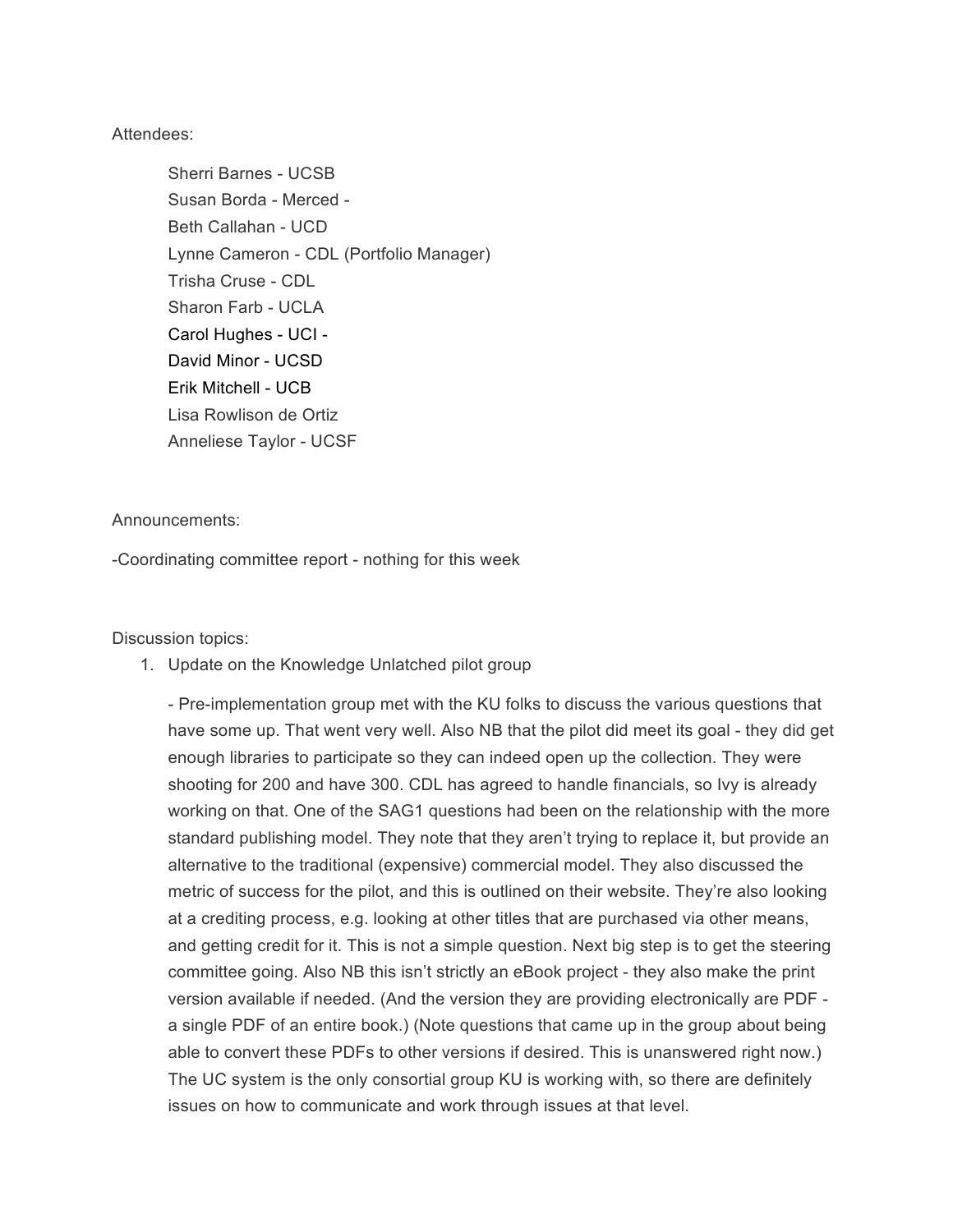## 2. Update on the OA Fund Assessment group

Has received charge and implemented first part, to work with CDL to identify the fund administrators on the campuses. They're expecting to send out the survey in April. They'll distribute the results when done.

- 3. PeerJ (Discussion started last meeting)
	- a. ACTION from last time: After Christy & Anneliese took a look at existing items, it was determined that updates/new versions are needed. This looks like it dovetails with recent CLS proposal to look at OA Business Models. Kerry Scott is taking the lead to start scheduling this.

Christy and Anneliese had a call with Kerry and Ivy to talk about the project. They went over what they had started and came to an agreement that there would be a group that update these criteria and also (after that) evaluate and of the proposals that have come up. A group of 5 people: CLS, SAG1, maybe CDL, then two other people who have knowledge of these initiatives. Maybe in a couple months have the criteria revision done, and have it come back to SAG1 and CLS for feedback. Then the same group would use that to evaluate the current proposals as well as ones that come up in the future. Kerry will be drafting the charge and sending it out to the group.

see scholarly kitchen article on open access funding: http://scholarlykitchen.sspnet.org/2014/03/21/wellcome-money-in-this-example-of-openaccess-funding-the-matthew-effect-dominates/

- 4. SPARC Campus tour (big thanks to Sharon!):
	- a. Update what is best role for SAG1 at this point, as opposed to campus folks? Sharon: it would be helpful to get a list of who from the campuses are the best contact for Nicole and Nick. She has a call coming up with them in early April, and if they could have a direct call with them it would be great. ACTION: people get this info to Sharon. NB the slidedeck that Sharon sent as an example of what they can do. (This is for the people who are hosting them, not necessarily the people who are traveling to other campuses.)
- 5. CDL Code Camp discussion
	- a. Best role for SAG1?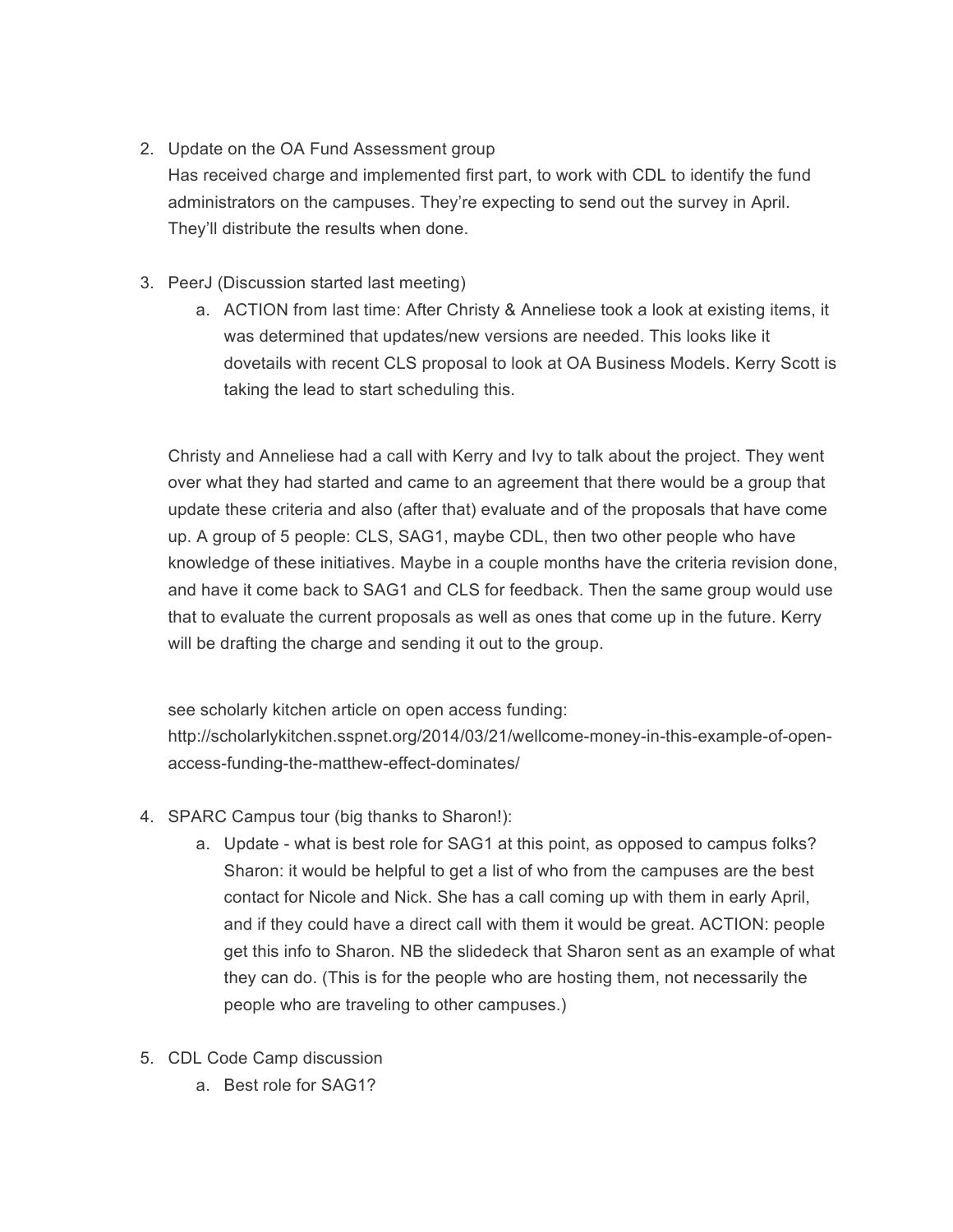b. Still have questions about the wording about the announcement, especially vis a vis SAG1. "Co-sponsored?"

c. Erik's software carpentry experience: short presentation https://docs.google.com/a/berkeley.edu/presentation/d/1i7vIKjrpsZvHCy53IlM-ypyKIOq4epYJw8eghHj8pI/edit#slide=id.p62

d. FYI: Davis is working on holding a software carpentry workshop in mid-June, Library is co-sponsor

- 6. OSC Update David has a phone call scheduled with Laine and Karen B. on Monday, March 24. He'll be taking SAG1's questions and concerns to them. If there is anything specific you'd like to be addressed, please state (or send in email).
- 7. Systemwide plan and priorities for FY 2014-2017
	- a. SAG1 documents
		- i. Team Basics
		- ii. Roles & Responsibilities
	- iii. Beth took the lead in crafting the team basics section (links are also on wiki page)

- Please use Google docs version for commenting and editing.

- ACTION: review & comment by next meeting. All team members.
- Table: discussion on priorities for next meeting
- iv. Trisha has lead in crafting stakeholders and audiences section

- Trish will flesh out text for stakeholders & audiences (see below… I wasn't sure where to put this.)

## **Identify stakeholders and audiences**

Numerous challenges face the academic community in the next decades as data intensive research becomes the norm. Addressing these challenges require new approaches across the humanities, social sciences, biomedical, and science disciplines. The UC libraries have long supported the scholarly research and communication process, largely through supporting access, management, and preservation of its published outputs. Data are now at the heart of the research and scholarly communication process, which requires that libraries work in new ways to meet the challenges of sharing, managing, curating, and preserving new modes of scholarship so that it can be reused and exploited by future researchers. We work in a complex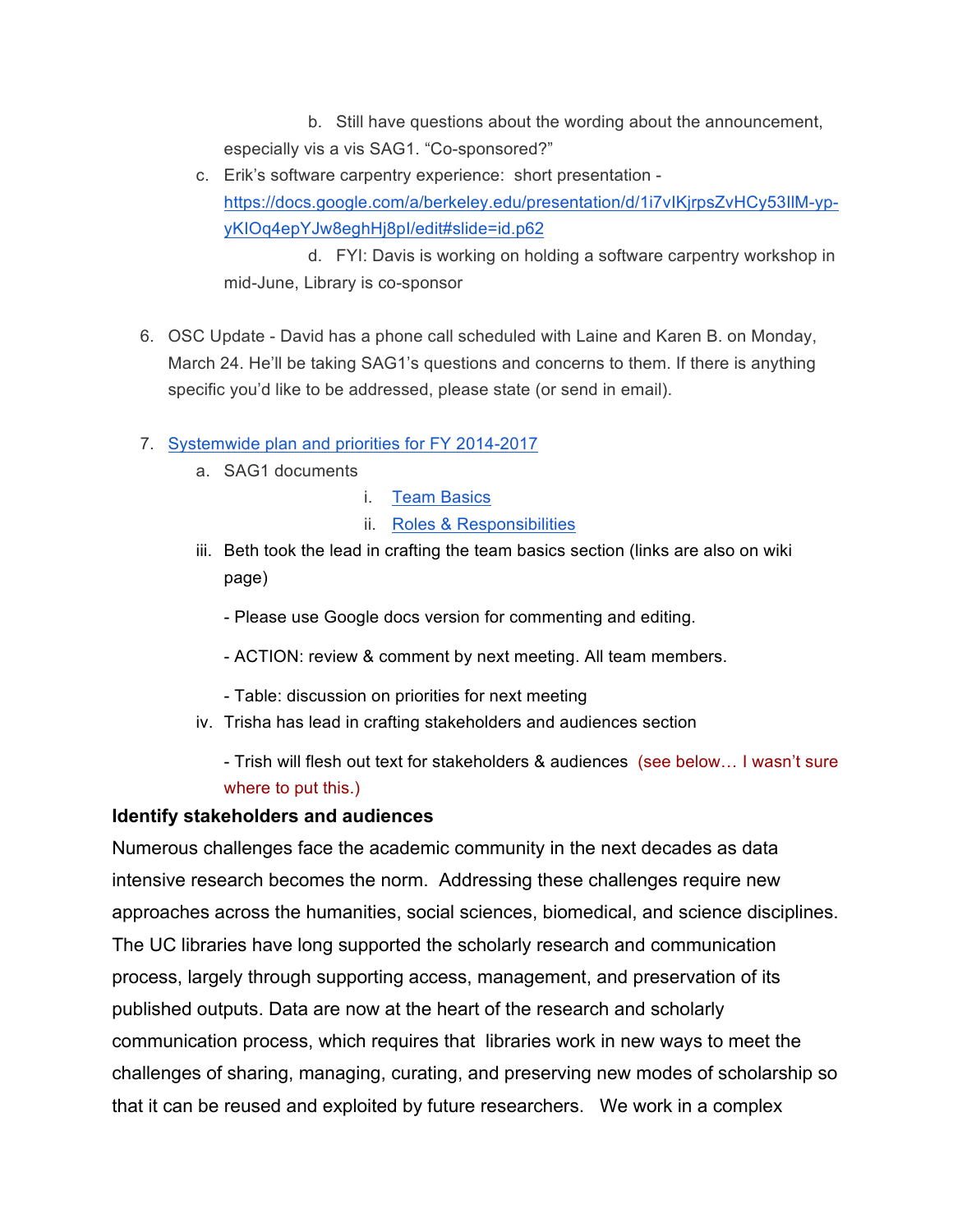environment and success will necessitates a new type of interaction with stakeholders across the UC landscape and the external academic community.

SAG1 will develop a *Stakeholder Framework* in order to effectively engage with this diverse group of stakeholders across the UC community and beyond and will work to define roles and responsibilities and well as incentives for participation. The output of the *Stakeholder Framework* will provide a clear path for stakeholder interaction, partnerships, communication and advocacy. The *Stakeholder Framework* will leverage and build on *Dealing with data: Roles, rights, responsibilities and relationships* (Lyon,  $2007$ ).<sup>1</sup> Finally a clear path for stakeholder interaction will enable SAG1 to build partnerships to meet the challenge of data intensive research across a range of disciplines. The following is an example of SAG1's *Stakeholder Framework*, which will be completed, with stakeholder prioritization, in the coming months. The Stakeholder Framework builds on the work of Lyon (2007), but focuses on the UC library community and its key stakeholder relationships, within the University of California .

 $1$  Lyon, L. (2007). Dealing with data: Roles, rights, responsibilities and relationships. Consultancy Report. Retrieved from http://www.ukoln.ac.uk/ukoln/staff/e.j.lyon/publications.html#2007-06-19